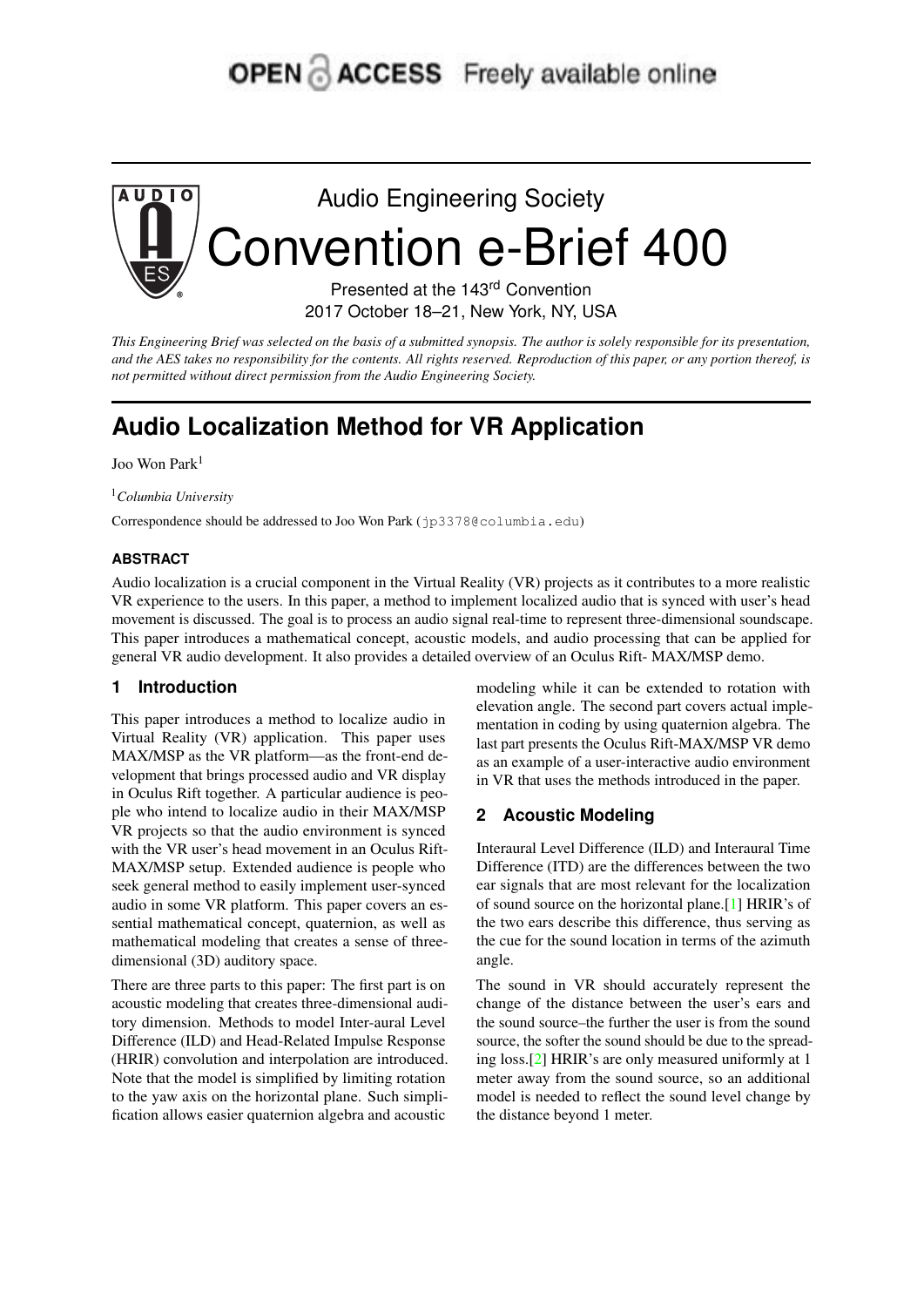The following mathematical functions are acoustic models of sound level by distance. The sound level decreases non-linearly, as spherical spreading causes the level to decay much rapidly when further.[\[2\]](#page-4-1) Logarithmic function is applied for level decay in shorter distance (distance  $\leq$  15) to have a concave down function, and inverse functions is applied for longer distance (distance  $> 15$ ) to have a concave up function. Note that constants in these models must be adjusted accordingly to the VR development environment, as well as by the adequate judgement of "closeness". In the demo for this paper, 15 is the unit length in the Oculus Rift-MAX/MSP setup, and the constants are determined accordingly. The constants of the logarithmic and inverse functions are adjusted as in equations [1](#page-1-0) and [2.](#page-1-1) Figures 1 and 2 summarize that the sound level drops mildly in closer distance, and in longer distance the level drops more rapidly.  $0 < f(x) < 1$  represents the sound level decrease, and *x* represents the distance between sound source and the listener.

\* Short Distance

<span id="page-1-0"></span>
$$
f(x) = .33 * log(22 – 1.4 * x)
$$
 (1)



Fig. 1: sound level decay in short distance

\* Long Distance

<span id="page-1-1"></span>
$$
f(x) = \frac{1}{x} \tag{2}
$$

#### **3 Implementation**

A 16 seconds long drum loop (mono) is used for the demo of this paper, but it can be substituted by other audio sample of choice. The audio sample is then convolved with Head-Related Impulse Response (HRIR).



Fig. 2: sound level decay in long distance

Sets of HRIR data were chosen from New York University's Music and Auditory Research Laboratory (MARL) [\[3\]](#page-4-2). The python notebook script that covolves an audio file with a selected HRIR data set can be found in [github](https://github.com/joowonpark/vraudio/blob/master/MARL_NYU_CONVOLUTION.ipynb) [\[4\]](#page-4-3).This python script extracts 24 HRIR's on horizontal plane (0 elevation, 15° azimuth increment) and convolves them with the loaded audio file. Then, it creates 24 audio files from the convolution that are of equal loudness. These 24 audio files will be the ingredients for designing 3D auditory scene, and are saved in the local directory.

Javascript is used for quaternion computations to process orientation information fed from the Oculus Rift. The javascript is implemented in MAX/MSP where a set of HRIR-convolved audio files is weighted accordingly to the user's orientation.

#### **3.1 Quaternion Algebra**

Quaternion is a mathematical concept similar to imaginary numbers, and it is an integral part of representing user's head orientation and thus each ear's location after user's head movement. This section illustrates the concept of quaternion, its properties, and how it is applied to the tasks of this project.

The idea of quaternion is first described by William Rowan Hamilton [\[5\]](#page-4-4). A quaternion is represented four real numbers, say  $q_1$ ,  $q_2$ ,  $q_3$ ,  $q_4$ , and imaginary units,  $\hat{i}$ ,  $\hat{j}$ ,  $\hat{k}$ . A quaternion  $q = q_1 \hat{i} + q_2 \hat{j} + q_3 \hat{k} + q_4 =$  $(q_1, q_2, q_3, q_4)$  represents a rotation if a quaternion *q* can be expressed as follows[\[6\]](#page-4-5):

$$
q = v_x \sin \frac{\theta}{2} \hat{i} + v_x \sin \frac{\theta}{2} \hat{j} + v_x \sin \frac{\theta}{2} \hat{k} + \cos \frac{\theta}{2}
$$

AES 143rd Convention, New York, NY, USA, 2017 October 18–21 Page 2 of [5](#page-4-6)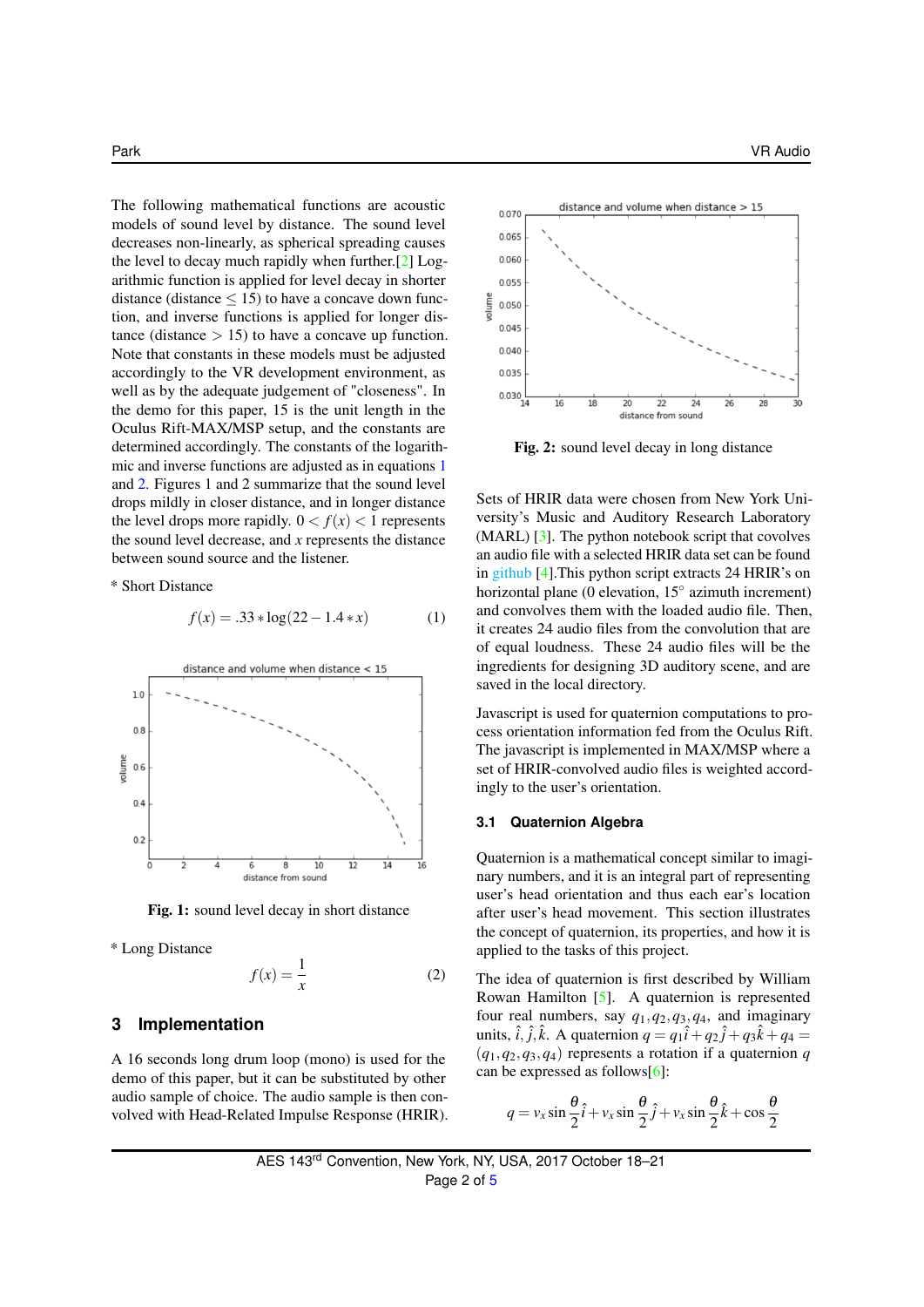$v = (v_x, v_y, v_z)$  represents a unit vector along the axis of rotation, and  $\theta$  an angle of rotation. *q* is called "quaternion of rotation".

This concept useful because Oculus Rift produces positional values and quaternion values that correspond to user's head rotation along the yaw axis. This allows real-time computation of ear's location and angle of rotation. The computation of ear's location is used for calculating the distance between each ear and the sound source, and computation of the angle of rotation is used for weighting convolved audio samples from the python script.

Depending on the environment the developer is working on, the definition of angle  $\theta$  is adjusted. In this paper and the demo, the angle of rotation  $\theta$  is the clockwise rotation angle from the −*z* axis. Also, the position of the sound source is fixed on *xz* plane. The number that represents user's head diameter (2.0) is arbitrary for the ease of computation, and it is assumed that the length from the center of the head to each ear is 1.0.

Limiting to yaw axis rotation simplifies the quaternion values. Axis of rotation is the *y* axis, so  $v = (0,1,0)$ . Consequentially,  $q = (0, \sin \frac{\theta}{2}, 0, \cos \frac{\theta}{2})$ . Oculus Rift's head tracker returns positional values  $\overline{x}$ ,  $y$ ,  $\overline{z}$  and quaternion constituents *q*1,*q*2,*q*3,*q*<sup>4</sup> through MAX/MSP. In the simplified task limited on the *xz* plane and the yaw axis rotation, only *x*,*z* positional values and  $q_2 = \sin \frac{\theta}{2}$ ,  $q_4 = \cos \frac{\theta}{2}$  orientation values are relevant.

#### **3.2 Distance Computation**

Given user's positional value  $(x_0, z_0)$  and quaternions (*q*2,*q*4), I calculated each ear's position. As suggested in Figure 5, location of the ears given head's center position  $(x_0, z_0)$  is  $(x_0 - \cos \theta, z_0 + \sin \theta)$  for the left ear,  $(x_0 + \cos \theta, z_0 - \sin \theta)$ . Due to the properties of quaternion of rotation,  $\cos\theta$  and  $\sin\theta$  can be expressed in terms of quaternions' constituent:

$$
\sin \theta = 2 \sin \left(\frac{\theta}{2}\right) \cdot \cos \left(\frac{\theta}{2}\right) = 2q_2 q_4
$$

$$
\cos \theta = \cos^2 \left(\frac{\theta}{2}\right) - \sin^2 \left(\frac{\theta}{2}\right) = q_4^2 - q_2^2
$$

Thus, each ear's location can be calculated real-time as Oculus Rift's headset gear returns positional values and

quaternions. This allows to calculate the distance between the sound source and each ear, which the acoustic model from Section 2 takes as input *x*.

Location of each ear after  $\theta$  angle of rotation:

\* Left ear:  $(x_0 - q_4^2 + q_2^2, z_0 + 2q_2q_4)$ \* Right ear: $(x_0 + q_4^2 - q_2^2, z_0 - 2q_2q_4)$ 



Fig. 3: Location of each ears

#### **3.3 Interpolation**

24 audio files are created from the python script [\[4\]](#page-4-3). These files are drum sample convolved with HRIR at angles in 15◦ increment. On the *xz* plane, when angle of rotation is exactly 15°, 30°, ..., 345°, simply playing corresponding convolved audio file would be accurate representation of the localized audio in VR. However, for angles that are not exactly in  $15^\circ$  increments, interpolation is necessary. Figure 4. describes the algorithm of weighing two audio files to interpolate localized audio for any angle of rotation.

\*Algorithm:

1. Divide parametric space ( $0 \le \theta \le 360^{\circ}$ ) into 24 bins (each bin is of 15◦ increment).

2. Compute the angle of rotation  $\theta$  from the quaternion values returned from Oculus Rift:

 $\theta = 2\cos^{-1} q_4$ 

Note that there are two possible values of  $\theta$  from the inverse cosine function. It is necessary to compare the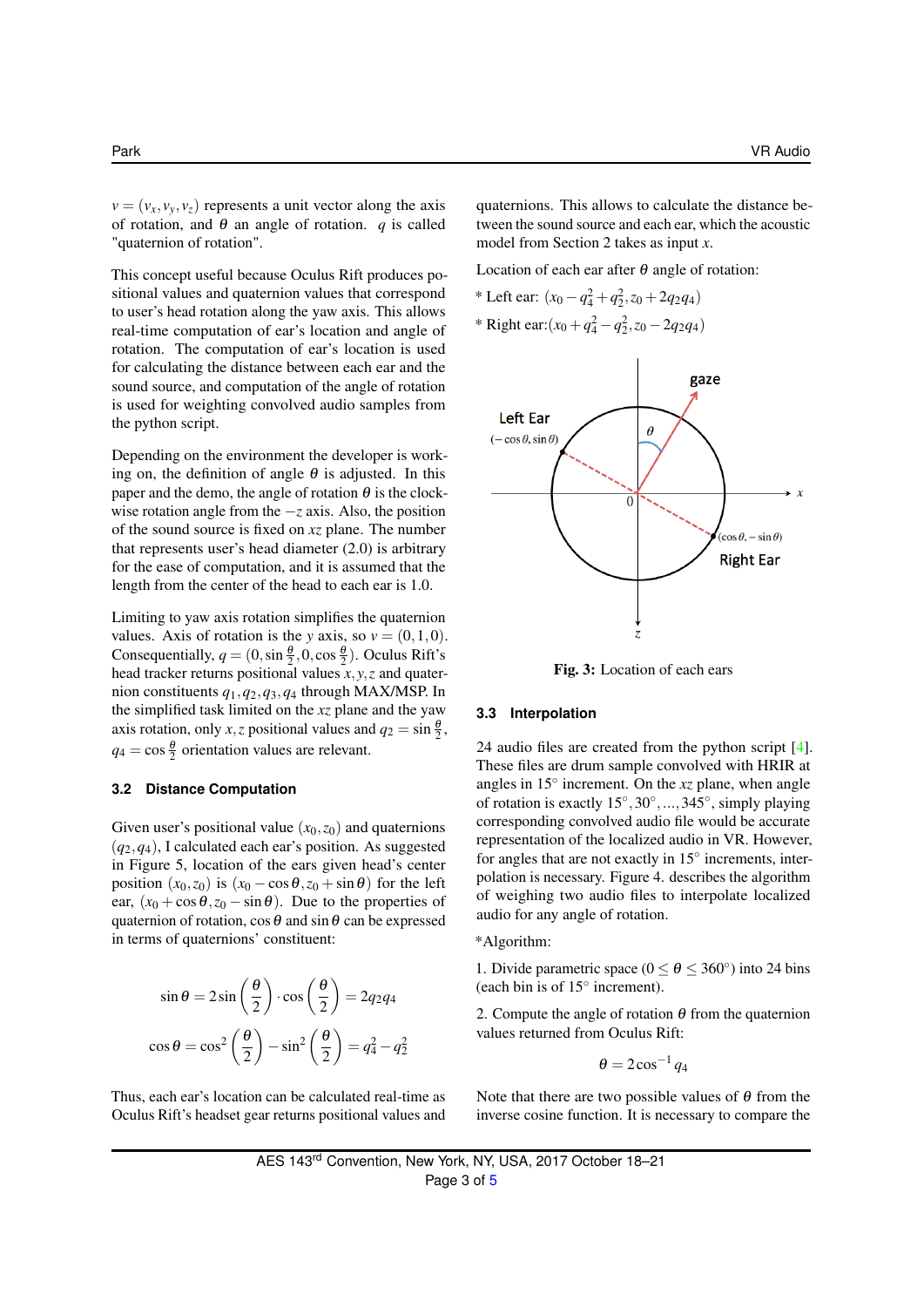two possible options' half angle sine values and pick the one that is closer to  $q_2 = \sin(\theta/2)$ 

3. Determine which bin the computed angle of rotation (θ) belongs to.

4. Interpolate audio signal as a mix of two audio signals that bounds the bin. For example, in Figure 6., at angle of rotation between  $15^\circ$  and  $30^\circ$ , the audio signal should be mix of File 2 (HRIR convolved for 15°) and File 3 (HRIR convolved for 30 $^{\circ}$ ). If  $\theta$  is closer to 15 $^{\circ}$ , File 2 should dominate, and vice versa. The following is the exact computation:

Given  $\theta$  and Bin  $B_n$  given, the interpolated audio signal *S* should be mix of audio signal of the files that bound the bin,  $S_n$  and  $S_{n+1}$ . Weights for the other audio signals are 0.

$$
S = (n+1-\frac{\theta}{15^{\circ}}) \cdot S_n + (\frac{\theta}{15^{\circ}} - n) \cdot S_{n+1}
$$

The javascript code that is implemented in the demo can be found in [github](https://github.com/joowonpark/vraudio/blob/master/weight.js) [\[7\]](#page-4-7).



Fig. 4: Algorithm for Weighting Audio Signals

#### **4 Demo**

MAX/MSP is used as a bridging front-end platform that receives locational information from the Oculus Rift headset, manipulates the loaded audio signals accordingly to that information, and outputs the interpolated audio signal as well as the visual display to the headset. Professor Bradford Garton's [MAX/MSP patch](http://cmc.music.columbia.edu/courses/g6611/spring2016/week11/index.html) [\[8\]](#page-4-8) run simple visual display and receives Oculus Rift's locational data. The demo is built over this patch as a basis. Javascript codes are implemented to process the loaded audio signals (HRIR convolved drum samples)



Fig. 5: MAX/MSP Patch

to output interpolated audio signals, and MAX/MSP synchronizes the visual display with the audio signal.

Figure 5. is a part of the MAX/MSP patch that manipulates and processes the audio signals. This patch receives user's locational data from Oculus Rift headset and plays 24 HRIR-convolved audio files simultaneously (both marked in red boxes in Figure 5.). These two are used as inputs that are processed with javascript codes that interpolate the audio signals and calculate the distance between the sound source and the user's ears (both marked in blue boxes in Figure 5.).

#### **4.1 MAX/MSP Demo Directions**

This section describes how to use the Demo. The objective of this demo is to play a desired audio sample (mono signal) and manipulate it to create an auditory scene that is synchronized with user's position and orientation in VR. The following is the instruction of the demo:

1. Create 24 HRIR-convolved audio files using the python script[\[4\]](#page-4-3) for the desired audio sample

2. Load the folder with the audio samples into MAX/MSP's polybuffer object.

3. Wear the Oculus Rift headset and earphones, and start the program. Toggle fullscreen.

4. Navigate in VR using the keypads and by moving the head.

\* key commands:

AES 143rd Convention, New York, NY, USA, 2017 October 18–21 Page 4 of [5](#page-4-6)